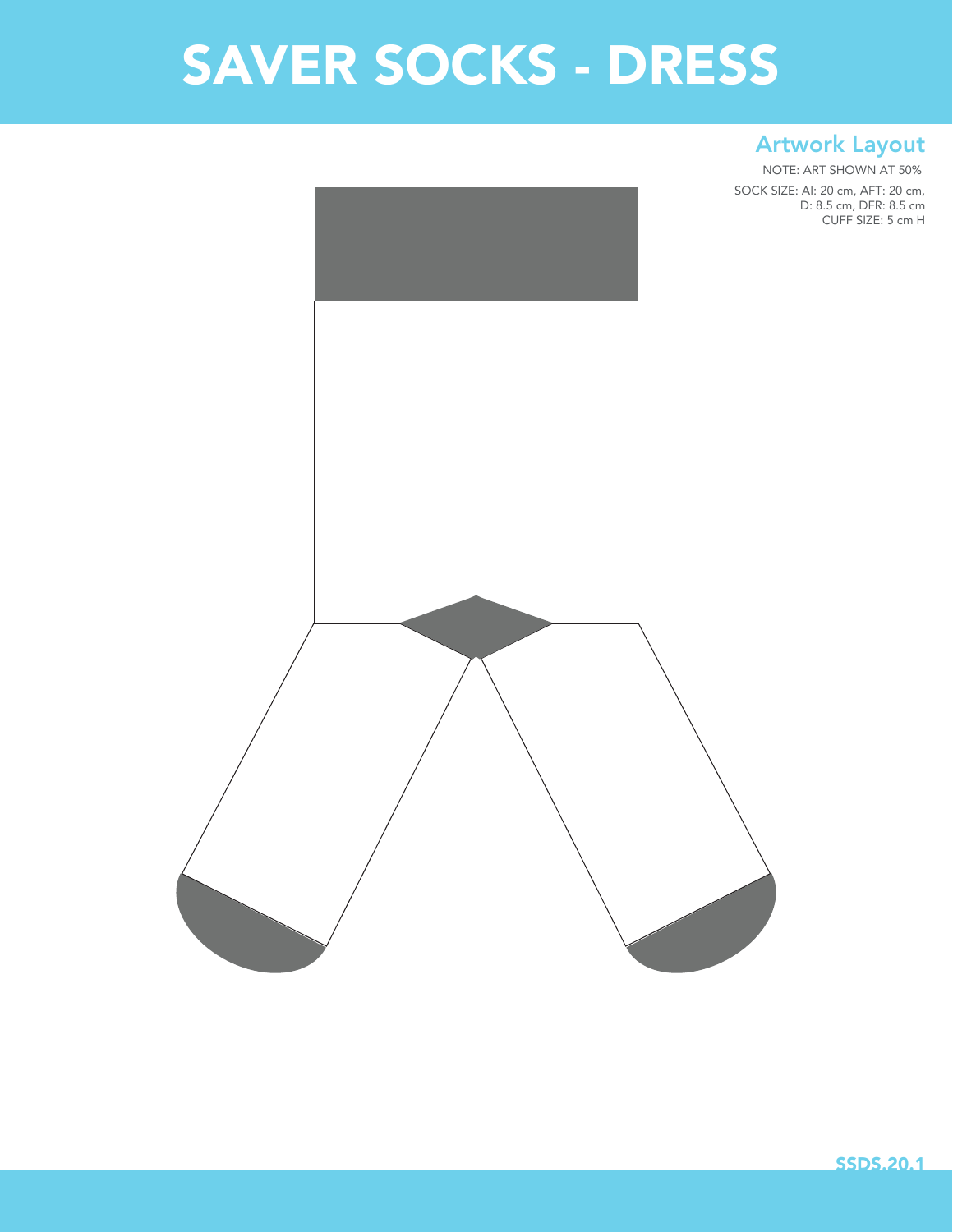#### Flat Artwork Layout

NOTE: ART SHOWN AT 50% SOCK SIZE: AI: 20 cm, AFT: 20 cm, D: 8.5 cm, DFR: 8.5 cm CUFF SIZE: 5 cm H



\*\*Dotted line shows where the heel is placed in the design. Make sure all full art is above of below that line.

SSDS.20.1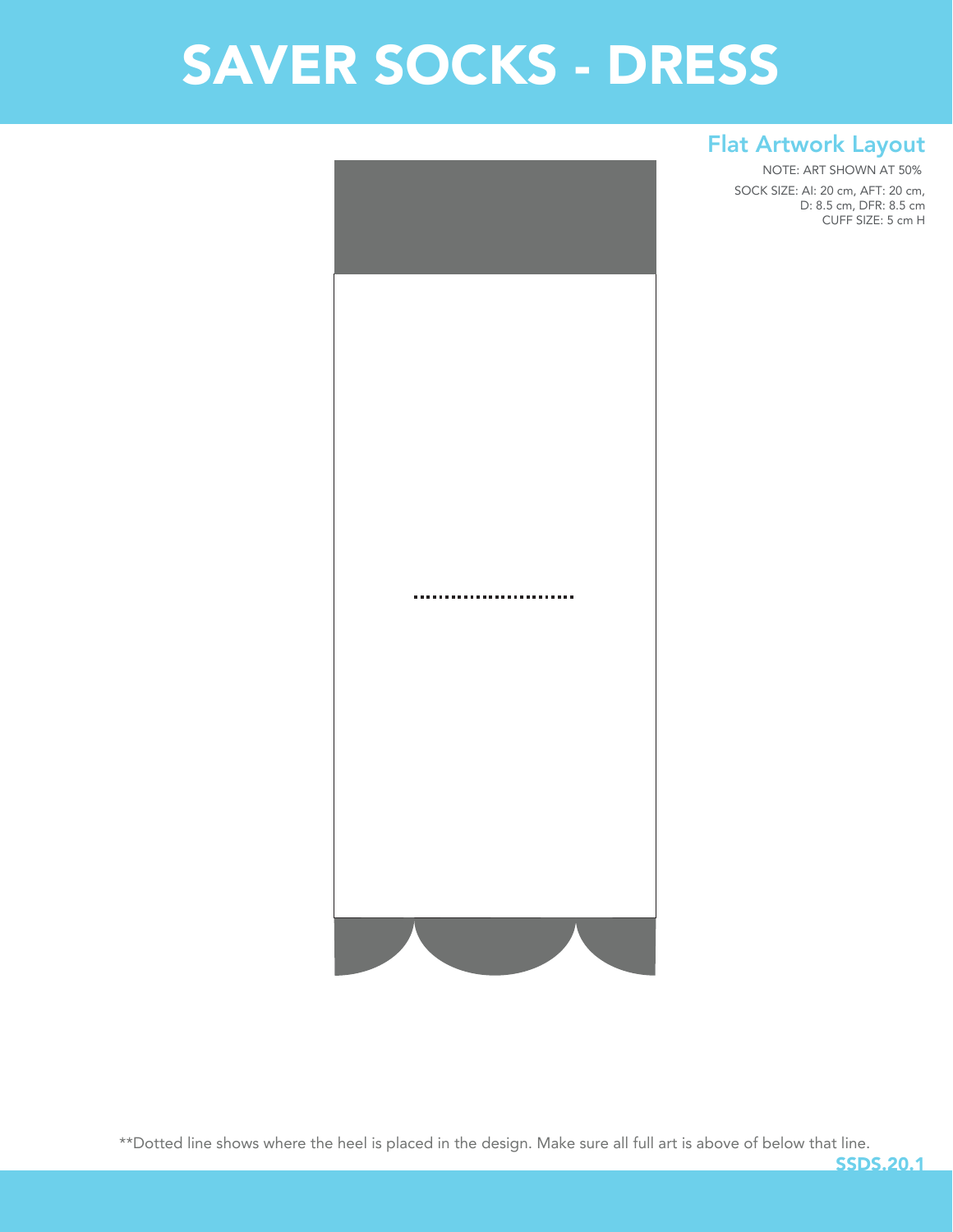#### **HOW TO USE**

- 1. Use the reference sock to understand what each part of the template represents.
- 2. Please ensure your design is continuous around the entire sock. Keep in mind the sock is a tube.
- 3. ONLY SAVER SOCK COLORS CAN BE USED FOR THESE SOCKS! Please use only the colors provided in the attached colors palette when choosing your sock colors.
- 4. Please limit your design to 6 total colors NOTE: Toe, heel and cuff colors are included in the 6 colors.
- 5. Use the guide in the reference sock and template to ensure your designs meet minimum text and line size. -All text that is straight must be at least .4" IN or 1 CM in height. -Diagonal text must be a minimum of .6" IN or 1.5 CM in height. -Lines must be at least .062" IN or .15 CM in width.
- 6. The toes and heel cannot be printed on.
- 7. The cuff can be printed, however, more spandex is used in the knitting process in the cuff which results in some distortion of any printing within it.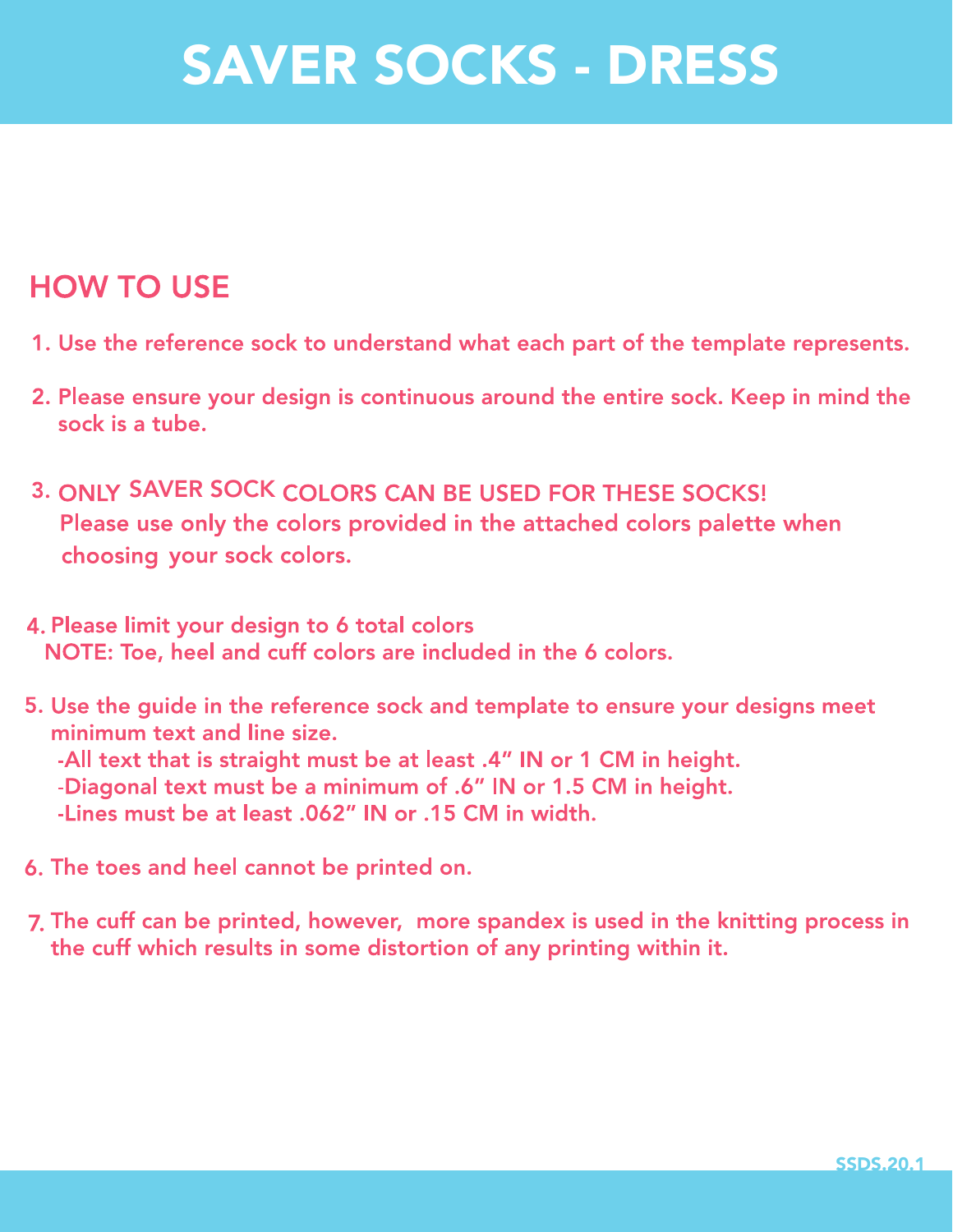#### SAVER SOCKS COLOR OPTIONS



B003 Crisp White

Black

SSDS.20.1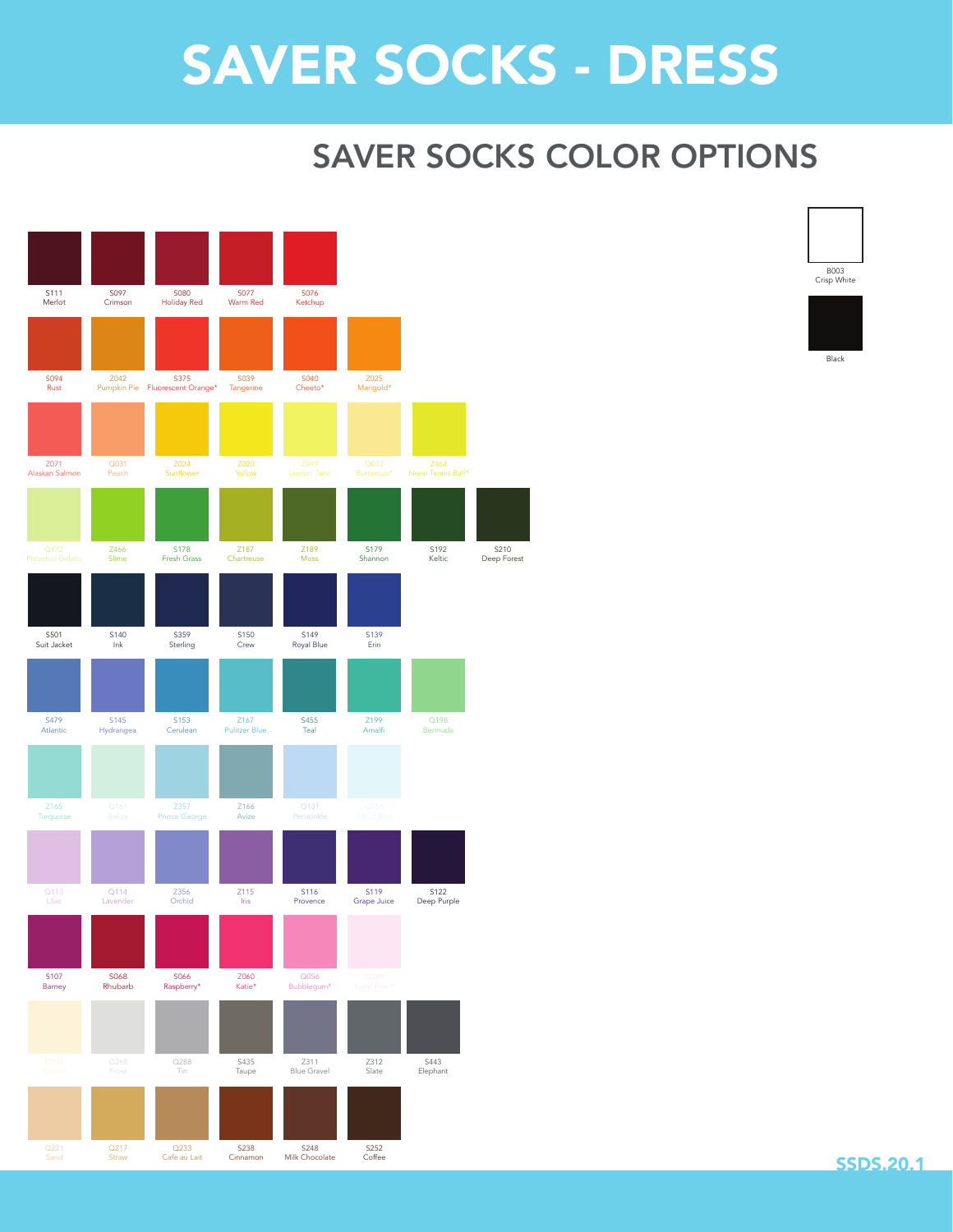#### **REFERENCE GUIDE**

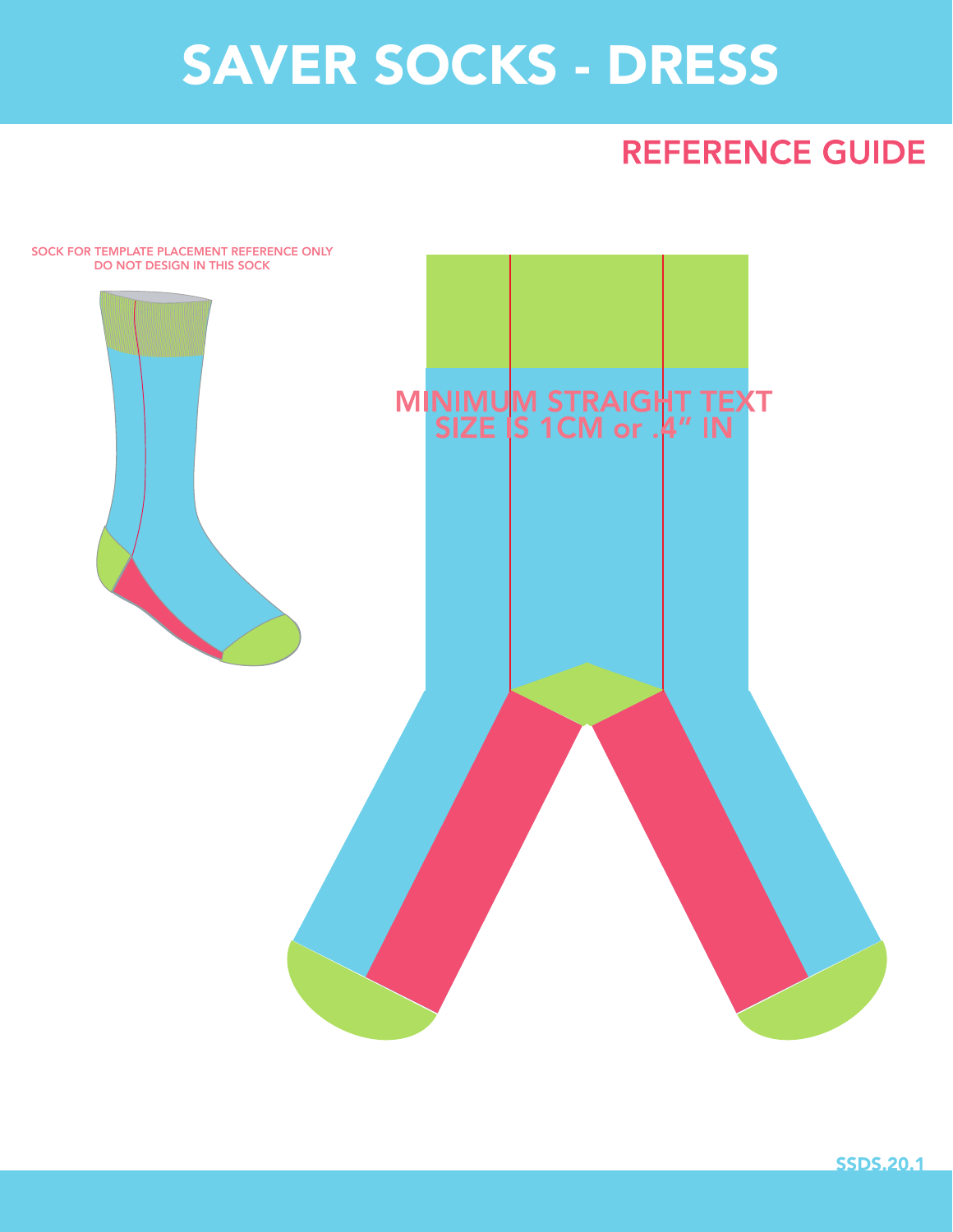#### **REFERENCE GUIDE**



SSDS.20.1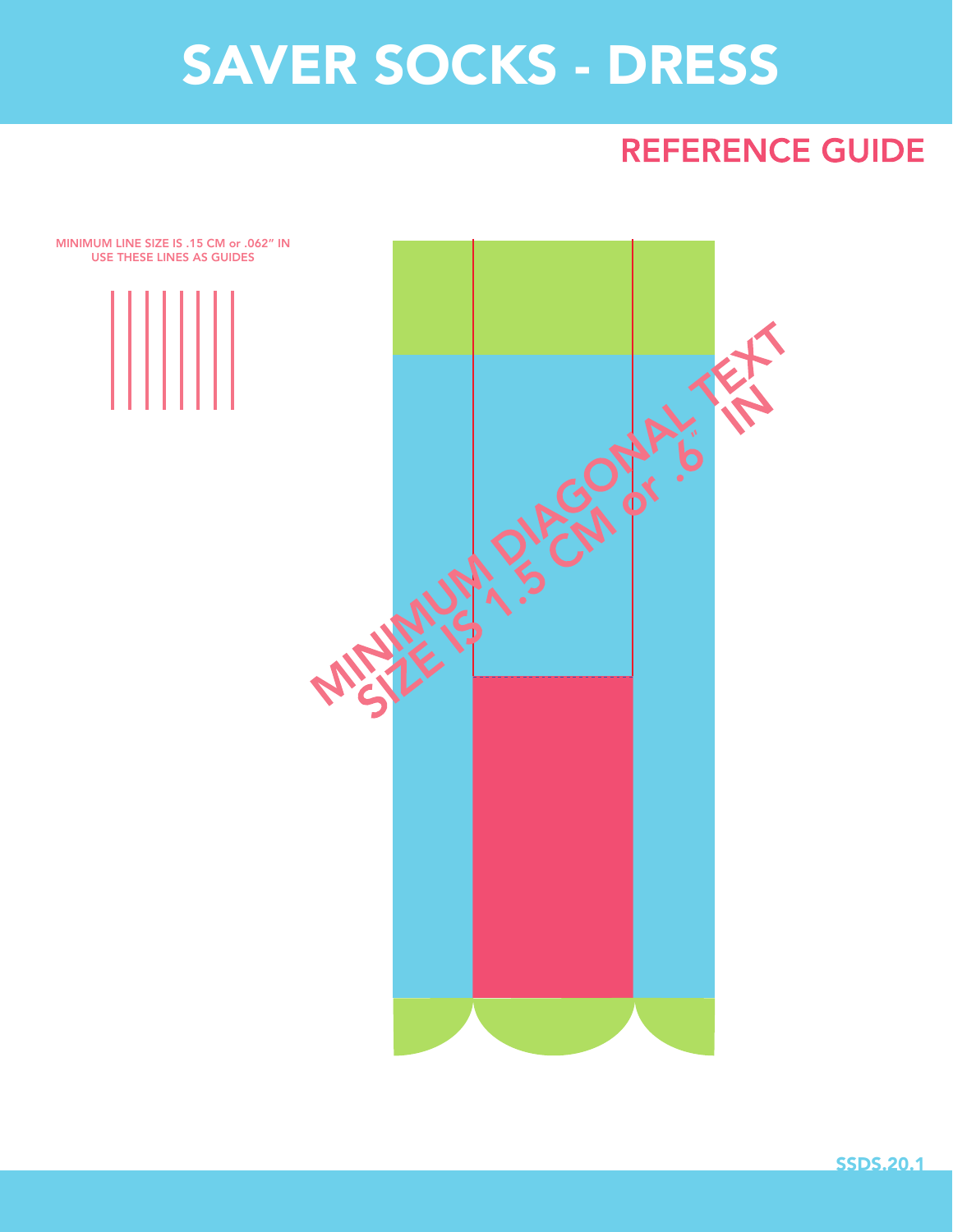# CUFF TAG

#### Artwork Layout

NOTE: ART SHOWN AT 100% Tag Size: 0.77"W x 1.96"H Folded at: 0.98" NOTE: ALL COLORS ARE CLOSEST MATCH Artwork must be above or below bleed line **BLACK DOTTED LINE MARKS FOLD LINE** - - - - - - - RED DOTTED LINE MARKS BLEED LINE



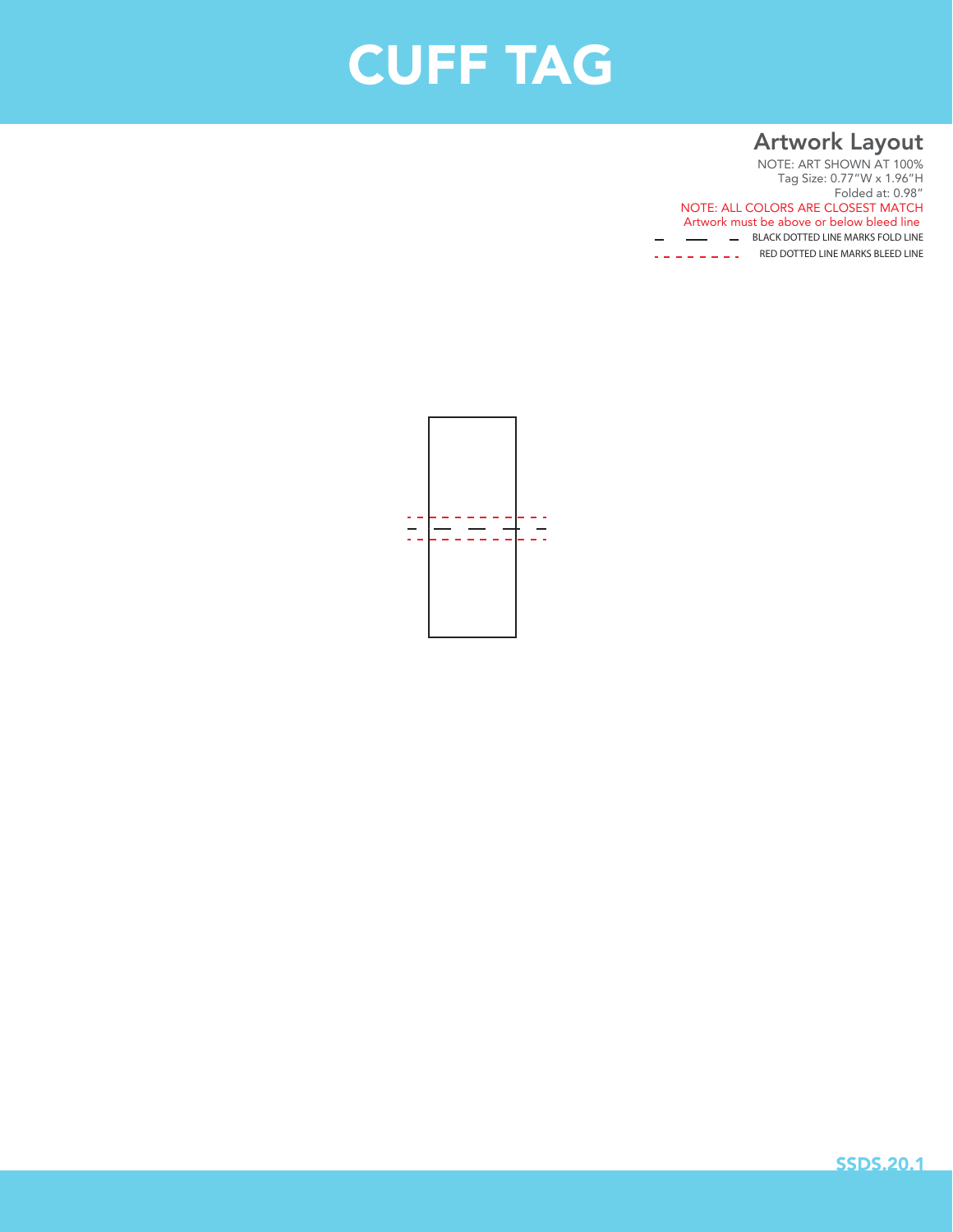# HANG TAG

#### **Artwork Layout**

Final Dimensions: 2.5" W X 6" H --------- Hole punch margin area  $-$  Gray line marks Fold lines 300gsm weight

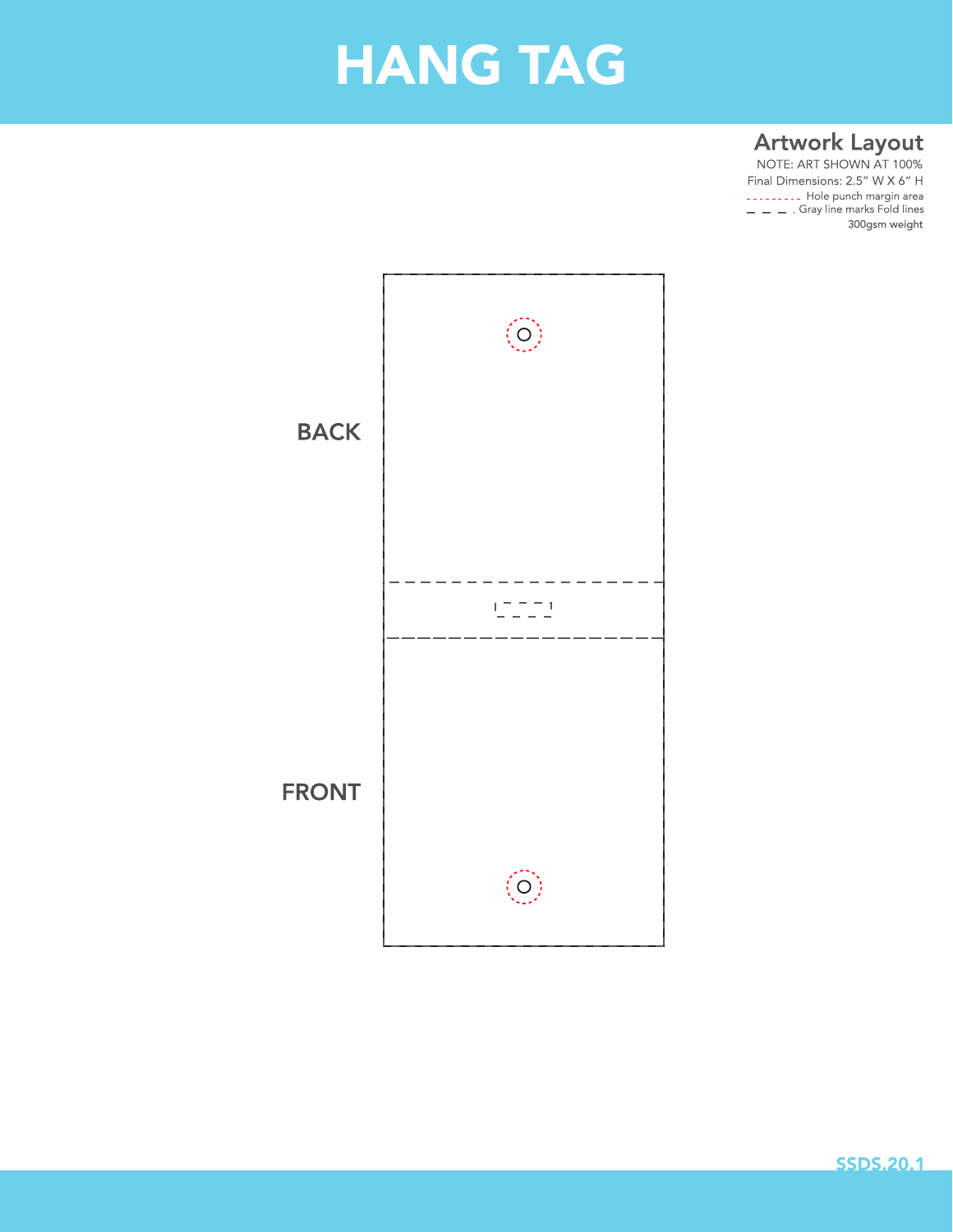### WRAP TAG

#### NOTE: ART SHOWN AT 75% Artwork Layout BLACK DOTTED LINE MARKS FOLD LINE

Dress Socks Wrap Tag

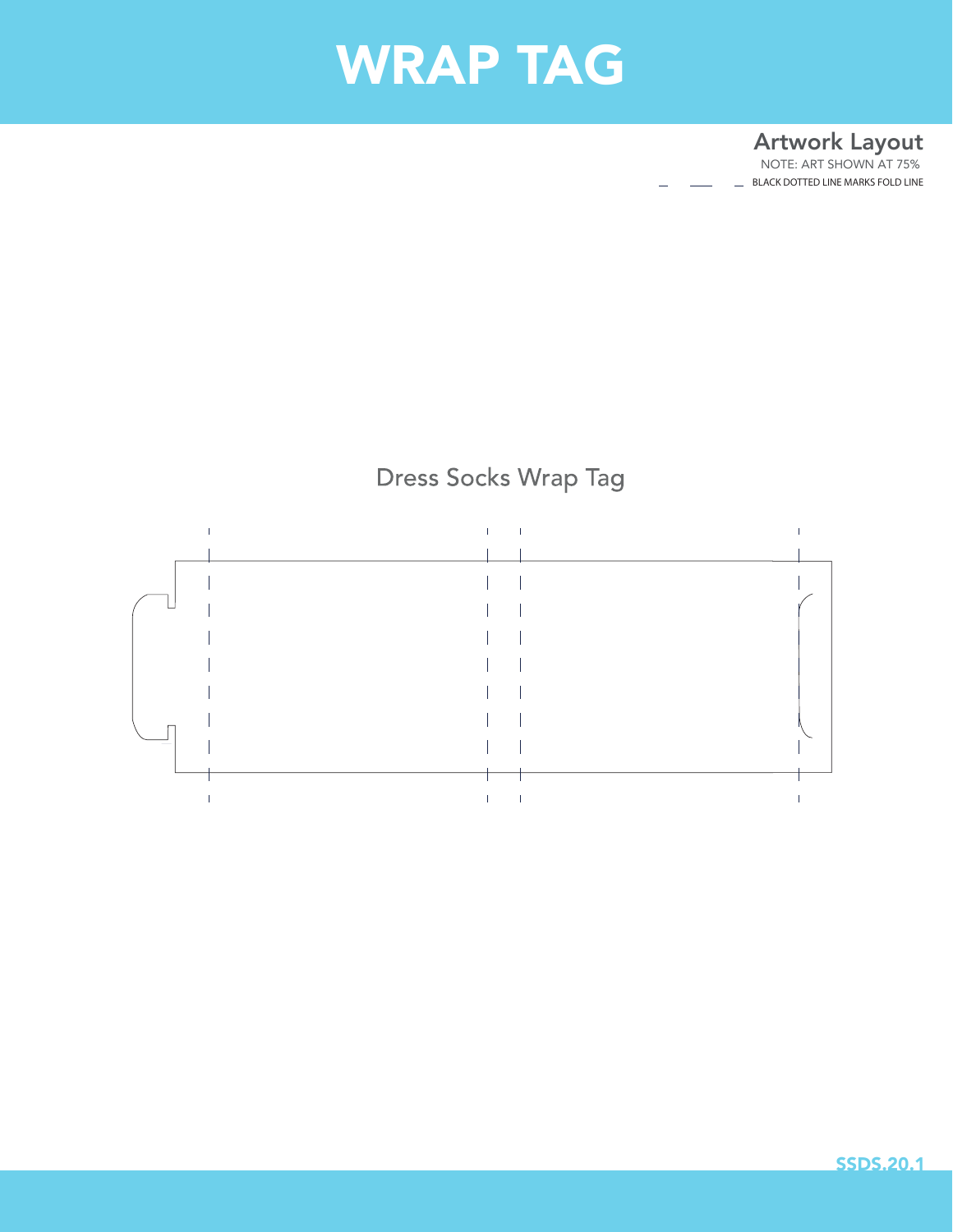# SOCK BOX - TOP

#### Artwork Layout

NOTE: ART SHOWN AT 50% BLACK DOTTED LINE MARKS FOLD LINE SOLID RED LINE MARKS BLEED LINE

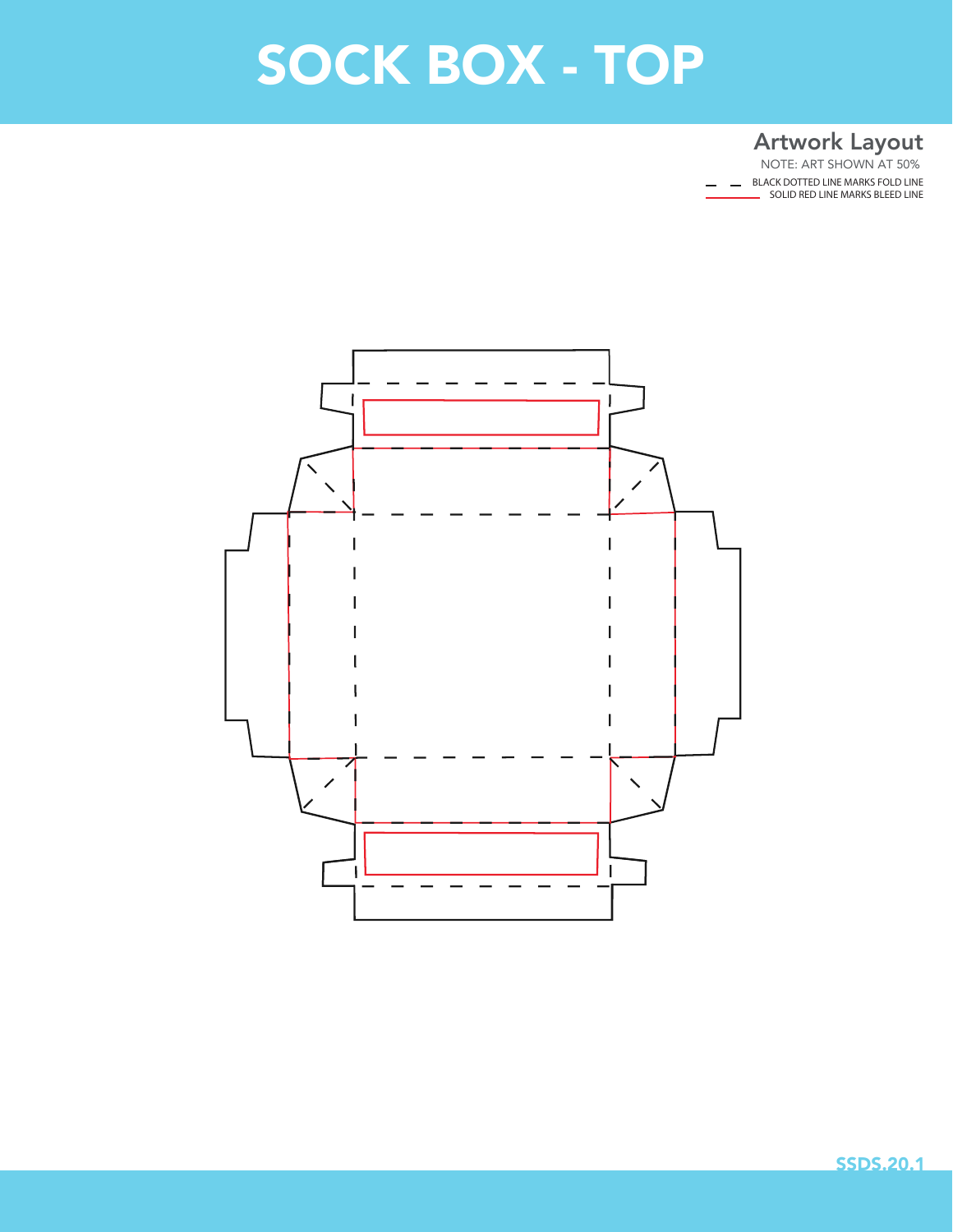# SOCK BOX - BOTTOM

#### Artwork Layout

NOTE: ART SHOWN AT 50% BLACK DOTTED LINE MARKS FOLD LINE SOLID RED LINE MARKS BLEED LINE

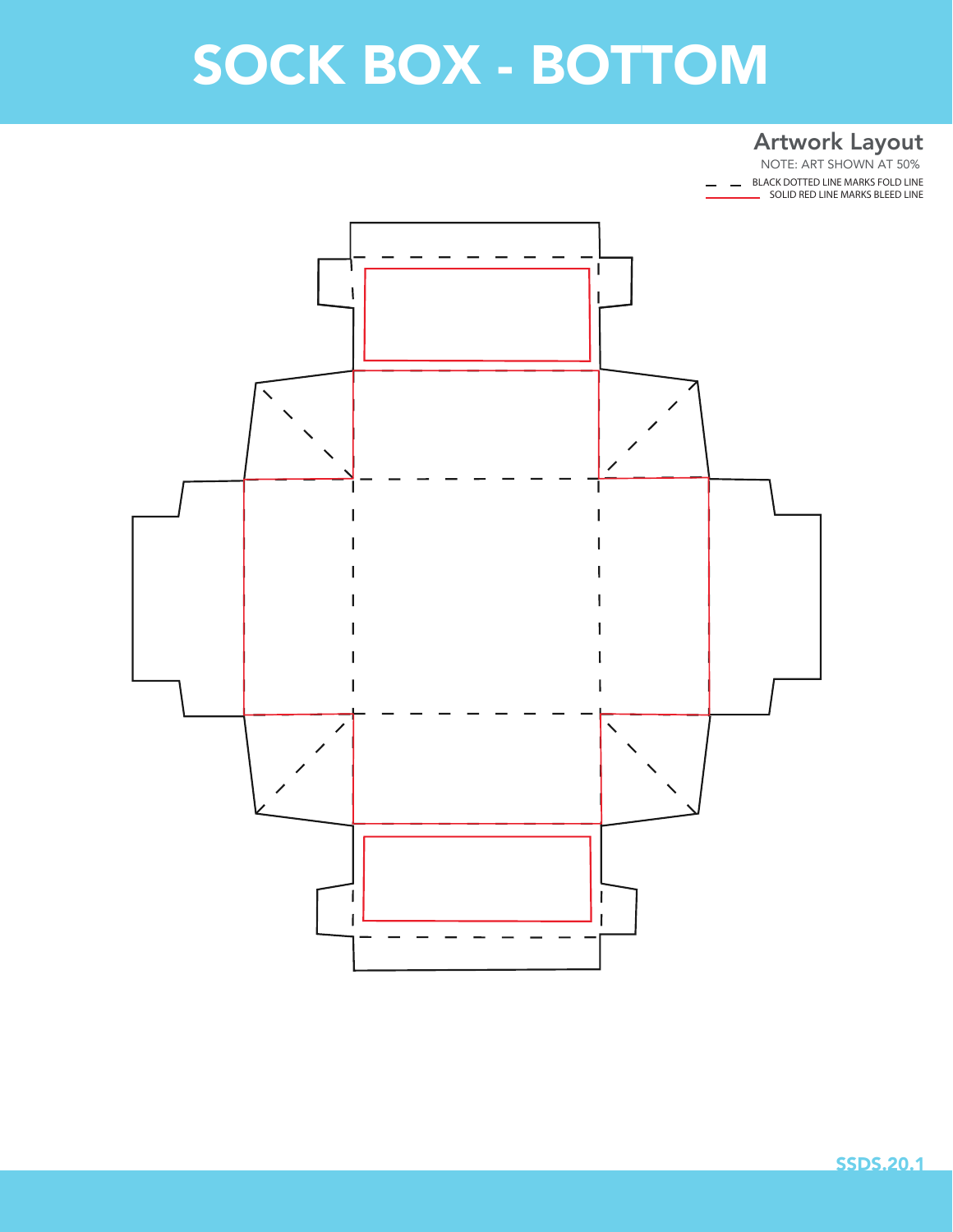## SINGLE SOCK BOX - TOP

#### Artwork Layout

NOTE: ART SHOWN AT 100%

**DUE TO THE CONSTRUCTION OF THE BOX, AREAS IN GREY WILL NOT BE VISABLE** SSDS.20.1